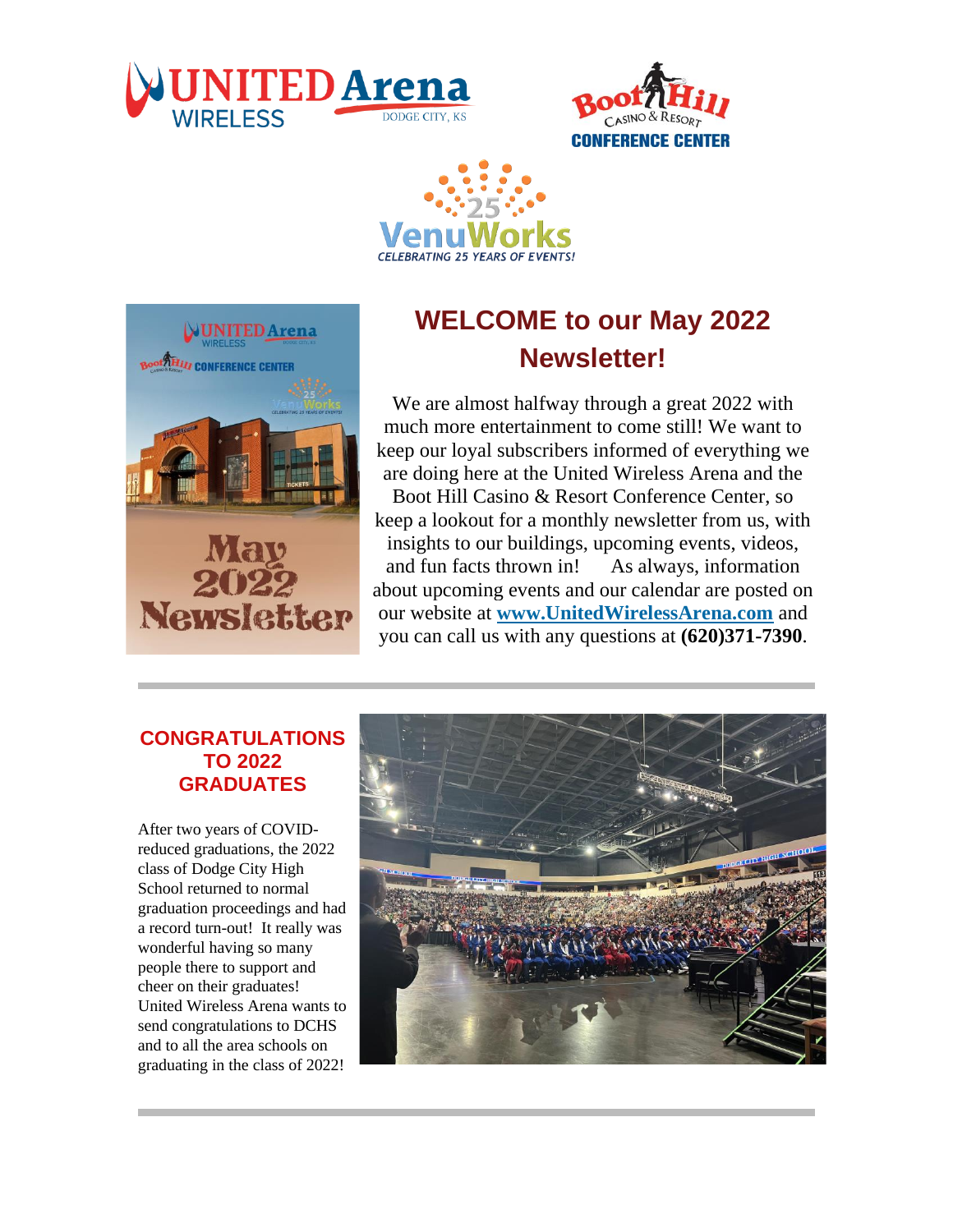

United Wireless Arena and Boot Hill Casino & Resort Conference Center

Total number of events: 109 Number of event days: 178 Number of set-up/tear down/turf install days: 58 Attendance: 56,273\* Economic Impact: \$5,571,027\*

\*These numbers represent 1/1/22 through 6/21/22 & estimated through 6/31/22 (Economic impact calculations based on KS Travel Industry Association)

## **Year To Date 2022: COMMUNITY IMPACT**

This year has been jam packed with concerts, arena football games, trade shows, weddings, business meetings, and conferences between the Arena and the Conference Center. There's even been an additional 58 days that our operations crew has had huge set-ups and tear-downs in the arena, along with installing the football turf for practices and games. As explained previously, our Arena and Conference Center has a huge impact on the surrounding community with each of our events. Guests coming to conferences, shows, or sporting events also spend money in the community for hotel rooms, restaurants, and shopping. So far, in 2022 United Wireless Arena has brought an Economic Impact of approximately **\$5,571,027** with estimated attendance of **56,273**!

(Economic impact calculations based on KS Travel Industry Association)

#### **STORM WARNING - Arena Football**

**The Southwest Kansas Storm football team** 

has been packing in the action the last few months, and will have their last regular season home game on Saturday, June 4th. The Champions Indoor Football (CIF) league was established in 2014, as a merger of two other leagues. Arena football was created in 1986, with a few differences from regular NFL football play. The field is 85' wide and 50' long - half the length of regular fields. Out-of-bounds is marked by the hockey dashers, which are padded for players protection. Goal posts are only 15' wide and are 9' off the ground and each team only has 8 active players on the field at a time. The field isn't the only thing that is different. One rule that is altered involves the 4th down. Teams are not allowed to punt on a 4th down and must try for a 1st down or touchdown instead. Kickoffs are begun at

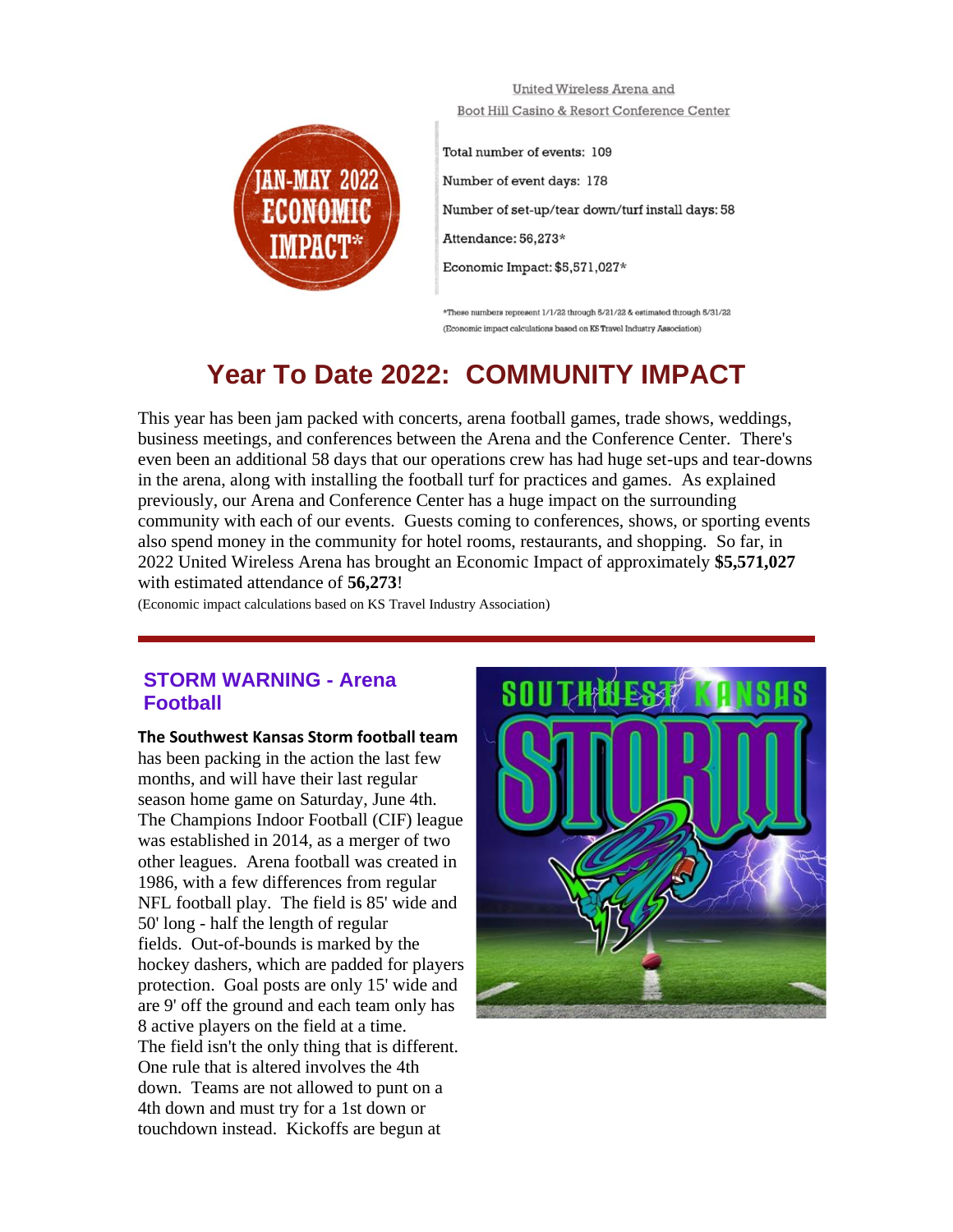the kicking teams goal line (due to the shortened field) and if they kick through the goal post on the opposite end, they automatically gain two points. The Southwest Storm Arena Football team is in it's first year of play and is currently tied for 3rd in win-loss record and is seeded #5 in the CIF league, with their next game being in Wyoming on May 28th. More information about the local home team can be found at their website: [The Southwest](http://links.engage.ticketmaster.com/els/v2/vNdPfbArx3Tk/VUVzdUNiM1hiRVVIcUg3RGkyN1RPb0xxdkYxcEUxclBaK2hUbkZyL2l0UkpCd1hNb0VmMngyQVlNZ1B3V3BWK3NGOXNyTGpVaDc4UWI5QTdubzV0MndxQnFtdnY3ZlAyQXhKYm10eWI3M2c9S0/)  [Storm.](http://links.engage.ticketmaster.com/els/v2/vNdPfbArx3Tk/VUVzdUNiM1hiRVVIcUg3RGkyN1RPb0xxdkYxcEUxclBaK2hUbkZyL2l0UkpCd1hNb0VmMngyQVlNZ1B3V3BWK3NGOXNyTGpVaDc4UWI5QTdubzV0MndxQnFtdnY3ZlAyQXhKYm10eWI3M2c9S0/) Game information & tickets for

Storm games can be found [at the United](http://links.engage.ticketmaster.com/els/v2/VXZ_f_WmxjCm/VUVzdUNiM1hiRVVIcUg3RGkyN1RPb0xxdkYxcEUxclBaK2hUbkZyL2l0UkpCd1hNb0VmMngyQVlNZ1B3V3BWK3NGOXNyTGpVaDc4UWI5QTdubzV0MndxQnFtdnY3ZlAyQXhKYm10eWI3M2c9S0/) 

[Wireless Arena's website.](http://links.engage.ticketmaster.com/els/v2/VXZ_f_WmxjCm/VUVzdUNiM1hiRVVIcUg3RGkyN1RPb0xxdkYxcEUxclBaK2hUbkZyL2l0UkpCd1hNb0VmMngyQVlNZ1B3V3BWK3NGOXNyTGpVaDc4UWI5QTdubzV0MndxQnFtdnY3ZlAyQXhKYm10eWI3M2c9S0/)





**Hiring Now! Full-Time & Part-Time at United Wireless Arena**

We are looking to fill some spots on our team, both full-time and part-time! With the varied nature of our events, we offer flexible hours and great starting pay for our part-time event or catering staff! Great for high school or college students, retiree's, or just as a second job to get a little more income! Other positions with full-time potential are a sous chef, housekeeping staff, and our operations crew! Pick up a job application at our Ticket Office and you could start next week!

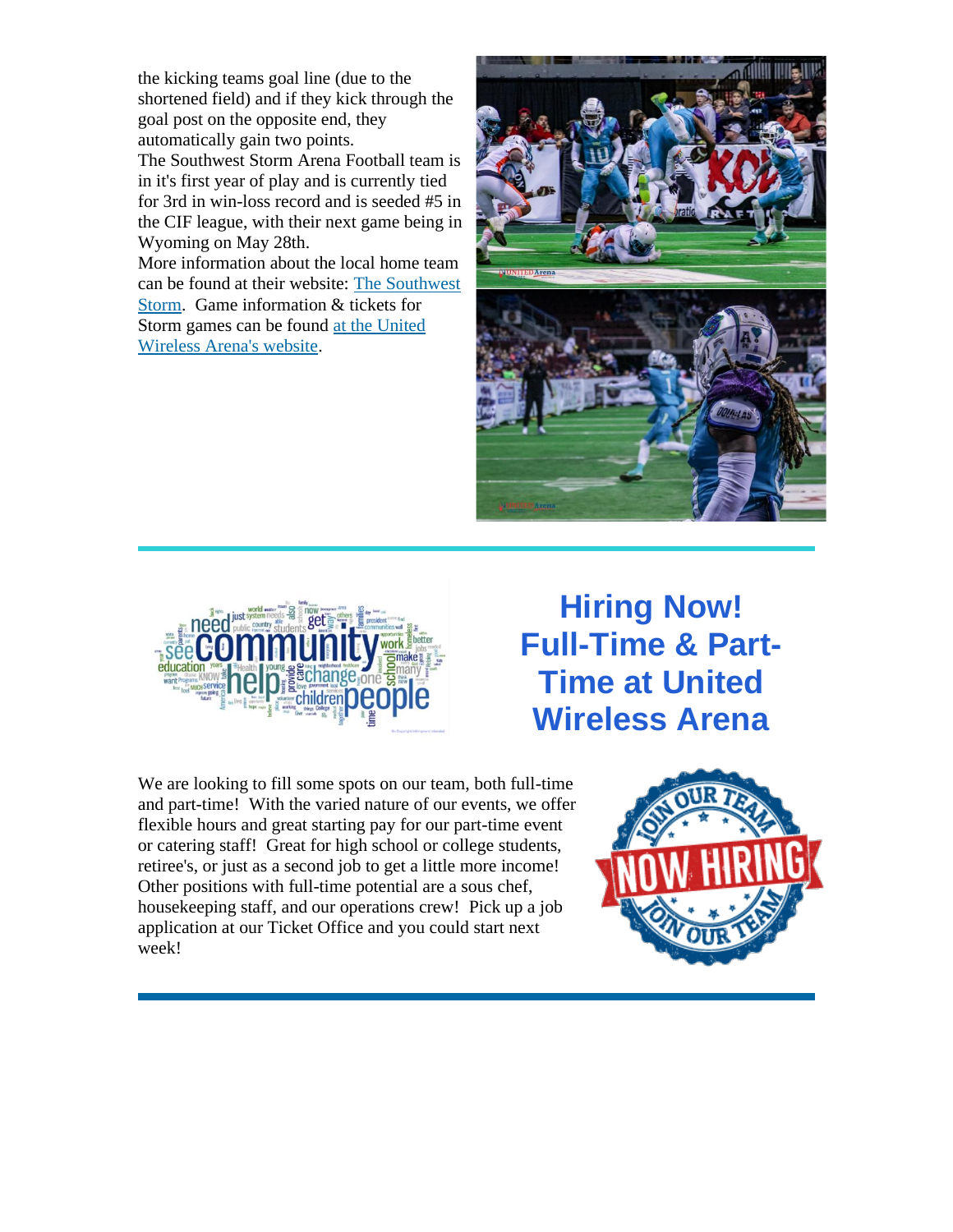## **Fans LOVED the Live To Rock Tour!**



On Saturday, May 7th, United Wireless Arena brought in FOUR rocking acts to their stage for one night of hairband heaven. Quiet Riot, Winger, Warrant, and Skid Row came to Dodge City with the LIVE TO ROCK Tour that encompassed FIVE hours of guitar riffs, classic rock sounds, and those gravelly voices known and loved by 80's rockers. We want to extend a HUGE thank you to everyone that helped make this show a success, and to the FANS that showed up to rock the night away! *Check out the recap video below:*



**Follow us on Social Media for Arena updates!**



# COMING SOON TO UNITED WIRELESS ARENA: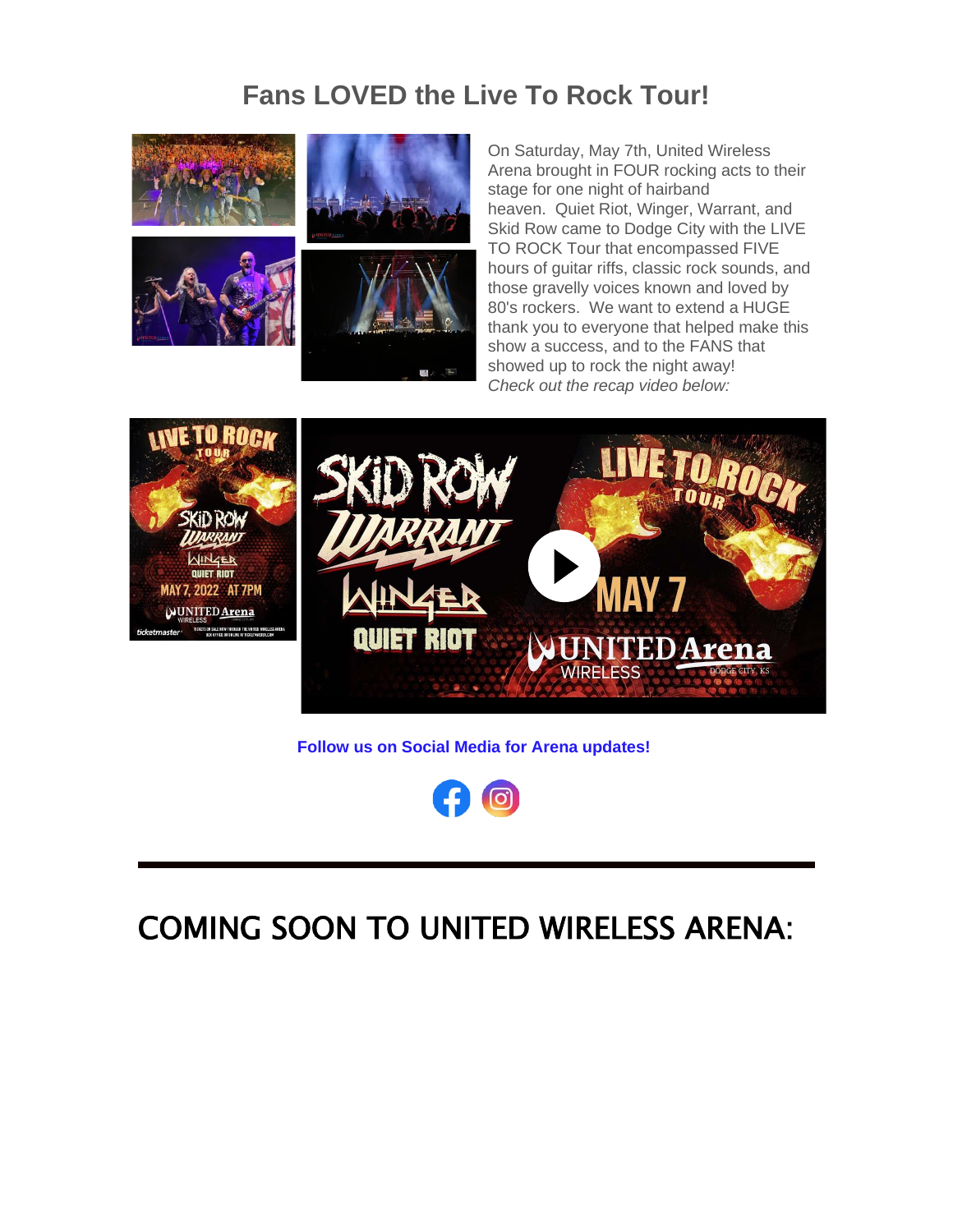

#### **SCAM ALERT!**

Don't fall for fraudulent websites! When purchasing tickets online, ONLY purchase through Ticketmaster.com. United Wireless Arena is an exclusive Ticketmaster facility and cannot guarantee tickets purchased through other websites.

> United Wireless Arena [| tickets@unitedwirelessarena.com](mailto:tickets@unitedwirelessarena.com) 4100 W Comanche Dodge City Kansas 67801